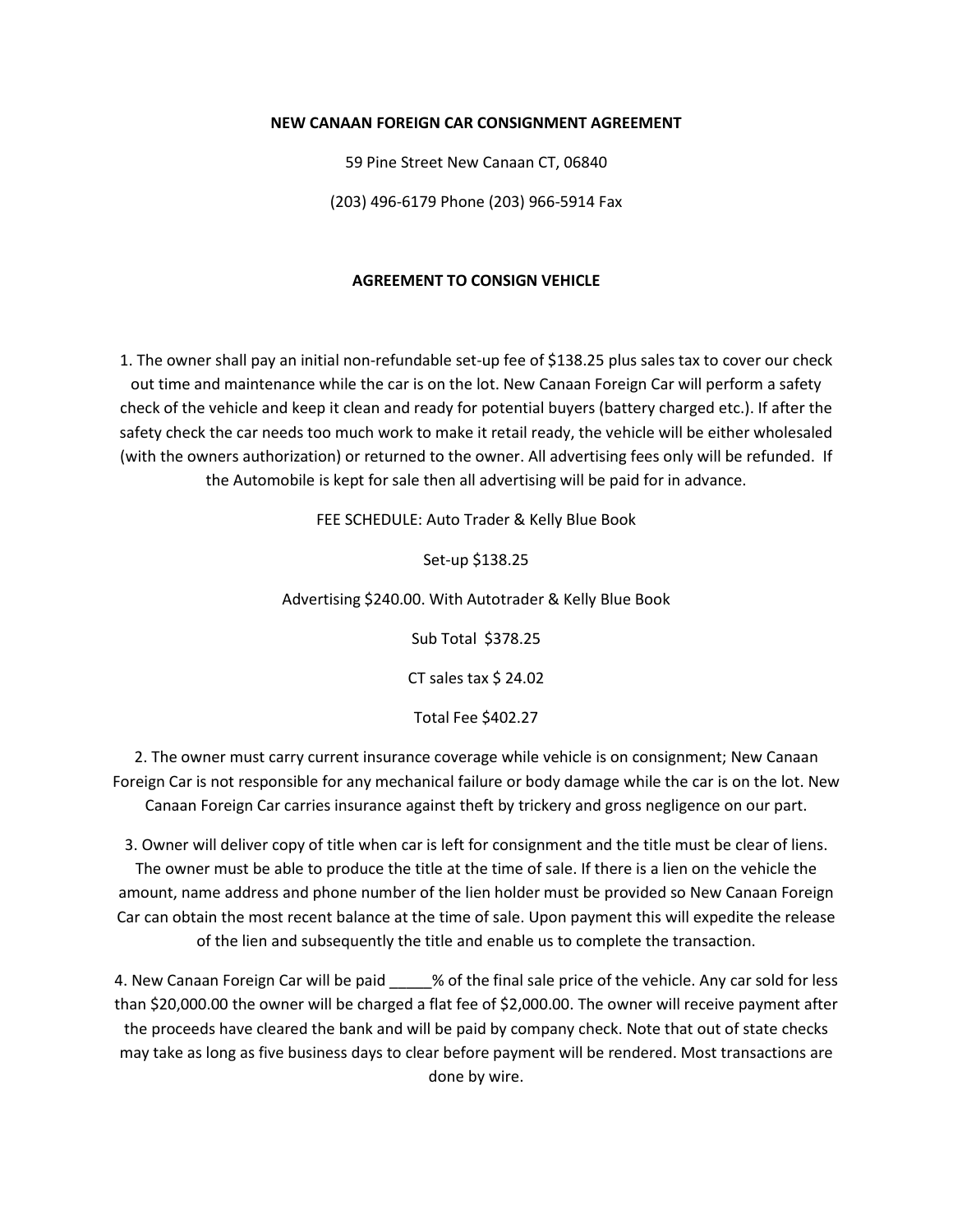5. The average retail price of the vehicle shall be derived from the NADA book and the vehicle's general condition. New Canaan Foreign Car reserves the right not to sell or list the car for more than the average retail price listed.

6. The owner shall pay for any additional advertising outside of Autotrader and KBB that is requested by the owner. No ads are to be run by the owner unless New Canaan Foreign Car main number appears exclusively on the ad.

7. The owner is aware that potential buyers will be allowed to test drive the vehicle and have such examined by a mechanic of their choice.

8. We, New Canaan Foreign Car reserve the right to cancel the consignment agreement at any time and return the vehicle to the owner.

9. When the car is brought to New Canaan Foreign Car to be sold on consignment it is requested that the vehicle be delivered with at least one-half tank of gas. Should the car not be delivered with the appropriate fuel and New Canaan Foreign Car has to provide gas to the vehicle the cost will be billed to the owner.

10. When the car is delivered it should be in a reasonably clean condition. Detailing will be provided on request for an additional price of \$175.00 to \$300.00 plus tax the amount is based on make and model of car and condition. Completely Optional!

11.If the car is left on the lot after the initial advertising period the advertising will automatically be renewed for the same terms. The owner of the car will be responsible for paying any additional advertising charges.

12. New Canaan Foreign Car has the exclusive right to sell the car while on consignment. If the owner finds a potential buyer New Canaan Foreign Car has the exclusive right to conduct the sale transaction & collect the consignment fee. Please initial